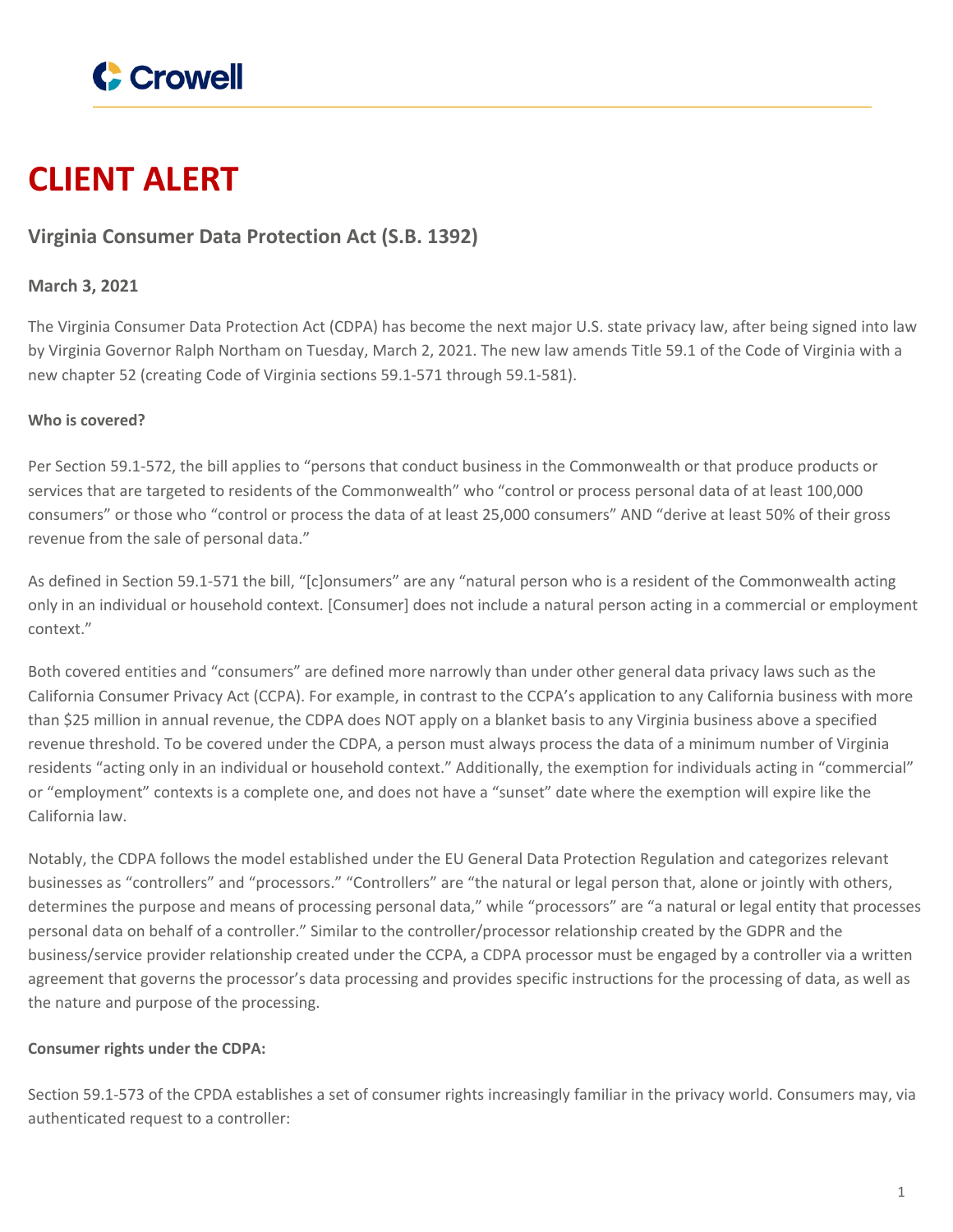

- 1. Confirm whether their personal data is being processed by a controller;
- 2. Correct inaccuracies in their data;
- 3. Delete personal data obtained from or about the consumer;
- 4. Obtain a copy of the data the consumer previously provided the controller in a portable and "readily usable" format; and
- 5. Opt-out of data collection if the data is collected "for purposes of targeted advertising, the sale of personal data, or profiling in furtherance of decisions that produce legal or similarly significant effects concerning the consumer."

Controllers must respond to received requests within 45 days and may extend that period by a further 45 days when "reasonably necessary." Controllers must provide data in response to a request free of charge up to twice per calendar year and are only obligated to respond to requests that can be authenticated "using commercially reasonable methods." Controllers may request that consumers provide additional information "reasonably necessary" for the authentication of a request. If a request will be denied, controllers must inform consumers of the reasons for the denial, establish a "process for a consumer to appeal the controller's refusal to take action on a request within a reasonable period of time" and respond to any such appeal within 60 days.

## **Obligations for Controllers:**

A number of general affirmative obligations are imposed on controllers under the CDPA. Controllers must:

- 1. Limit collection of personal data to what is "adequate, relevant, and reasonably necessary" related to the purposes of processing, which must be disclosed to the consumer;
- 2. Refrain from processing personal data for any other purpose than those disclosed, unless the consumer consents;
- 3. "Establish, implement, and maintain reasonable administrative, technical, and physical data security practices to protect the confidentiality, integrity, and accessibility of personal data."
- 4. Not process personal data in violation of anti-discrimination laws, or discriminate against consumers for exercising any consumer rights under the CDPA.
- 5. Refrain from processing "sensitive" consumer data without a consumer's consent.
- 6. Provide consumers with a "reasonably accessible, clear, and meaningful privacy notice" that includes:
	- a. The categories of personal data processed by the controller;
	- b. The purposes for processing the personal data
	- c. How a consumer may exercise their CDPA rights, and how they may appeal a controller's decision regarding a request;
	- d. The categories of data the controller shares with third parties;
	- e. The categories of third parties the controller shares data with.
- 7. Provide clear and conspicuous notice to consumers of any sale of personal data to third parties or processing for targeted advertising, and the manner for opting out of such activity.
- 8. Create and provide in the privacy notice "one or more secure and reliable means for consumers to submit a request to exercise their consumer rights" that must "take into account the ways in which consumers normally interact with the controller" and the need for "secure communication of such requests."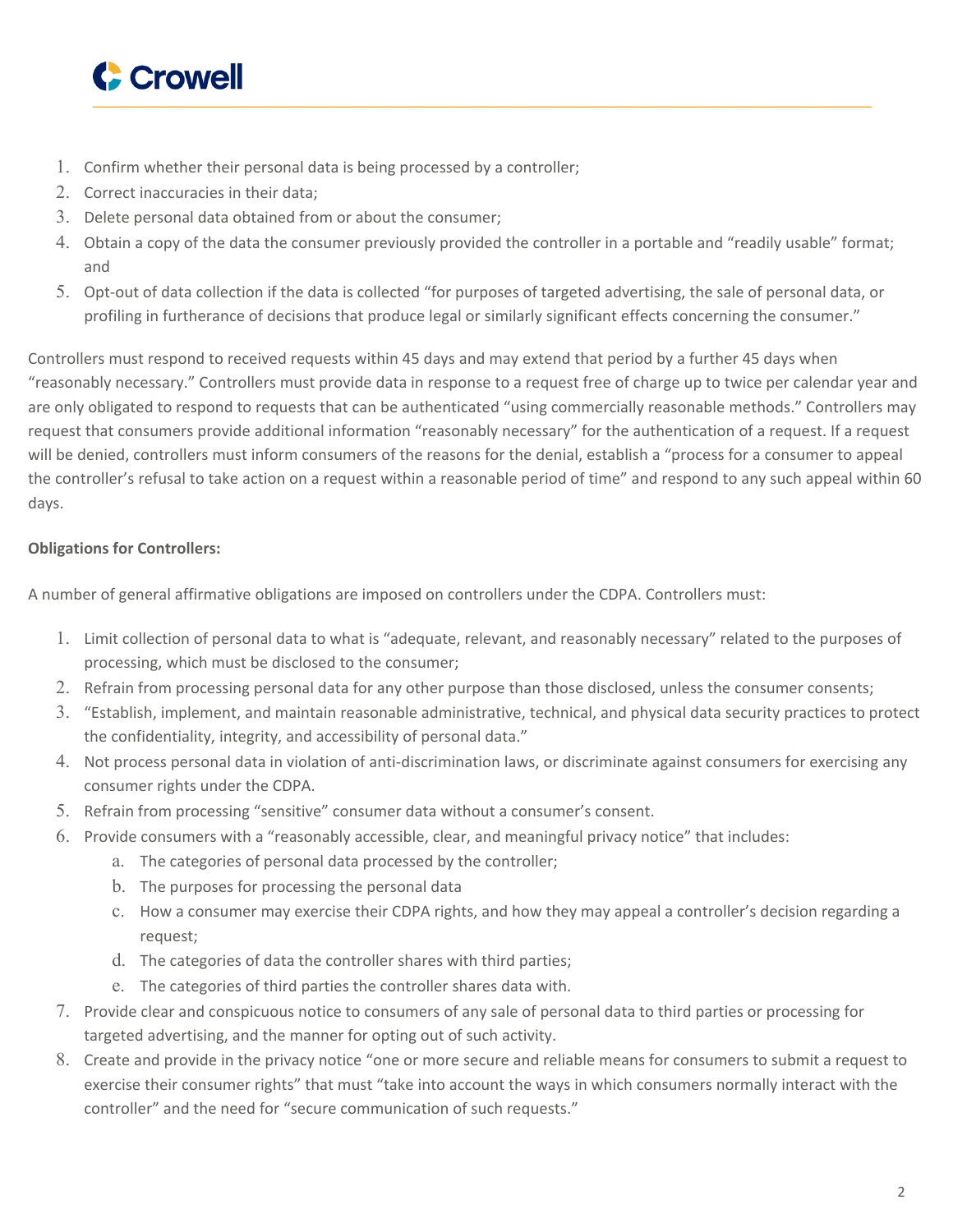

a. Similar to the CCPA, controller cannot require consumers to create a new account in order to exercise consumer rights, though use of an existing account may be mandated.

#### **Analysis: CDPA v. CCPA**

As only the second major U.S. state privacy law, it is natural to compare the CDPA to California's CCPA (as recently amended by the California Privacy Rights Act (CPRA)), which until now has effectively been the high-water mark for U.S. consumer privacy compliance obligations.

#### **Scope:**

While there are some similarities between CDPA the CCPA, there are also a number of key distinctions between them. The scope of the CDPA is much more limited than either the CCPA (or the EU's GDPR) due to the lack of a general revenue threshold like CCPA Section 1798.140(c), which requires compliance by any California business with annual revenue over \$25 million Additionally, the CDPA expands exemptions relative to the CCPA significantly. Individuals acting in "employment" or "commercial" contexts are totally exempt from the bill, a significant difference from the CCPA's exemptions for personal data collected in those contexts, where businesses are still required to give notice of the data collected and the purposes for collection.

#### **Opt-outs and Exemptions:**

Similar to the CCPA, Section 59.1-573(A)(5) of the CDPA allows consumers to opt out of "processing personal data for the purposes of …. (ii) the sale of personal data." Additionally, consumers may opt out of the processing of personal data for the purposes of both "(i) targeted advertising" and "(iii) profiling in the furtherance of decisions that produce legal or similarly significant consequences to the consumer." The ability of consumers to opt-out of the use of personal data for targeting and profiling as well as the sale of personal data might initially appear to expand the opt-out right relative to the CCPA. However, the interplay with the new exemptions will likely result in a much smaller practical impact due to the exemption for "publicly available" data. Section 59.1-571 of the CDPA defines the term "publicly available" to include "information that is lawfully made available through federal, state, or local government records, or information that a business has a reasonable basis to believe is lawfully made available to the general public through widely distributed media, by the consumer, or by a person to whom the consumer has disclosed the information, unless the consumer has restricted the information to a specific audience," and "personal data" is explicitly defined to "not include … publicly available information." This is a significant change from the CCPA, which only defined as "publicly available" "information that is lawfully made available from federal, state, or local government records." As a result, data gleaned from individuals' public social media, or indeed any other "widely distributed media," (or shared about an individual by another party on social media) will not be subject to the law – likely welcome news for many in the advertising and data aggregation markets, as well as social media platforms themselves. How the CDPA's ultimate enforcer, the Virginia Attorney General, interprets "widely distributed media" will be a key issue if this bill becomes law in its current form.

The CDPA also shares a number of sector-specific opt-outs with the CCPA, including exemptions for data qualifying as Protected Health Information (PHI) under the Health Insurance Portability and Accountability Act (HIPAA), information covered by the Fair Credit Reporting Act (FCRA), and information governed by the Family Educational Rights and Privacy Act (FERPA).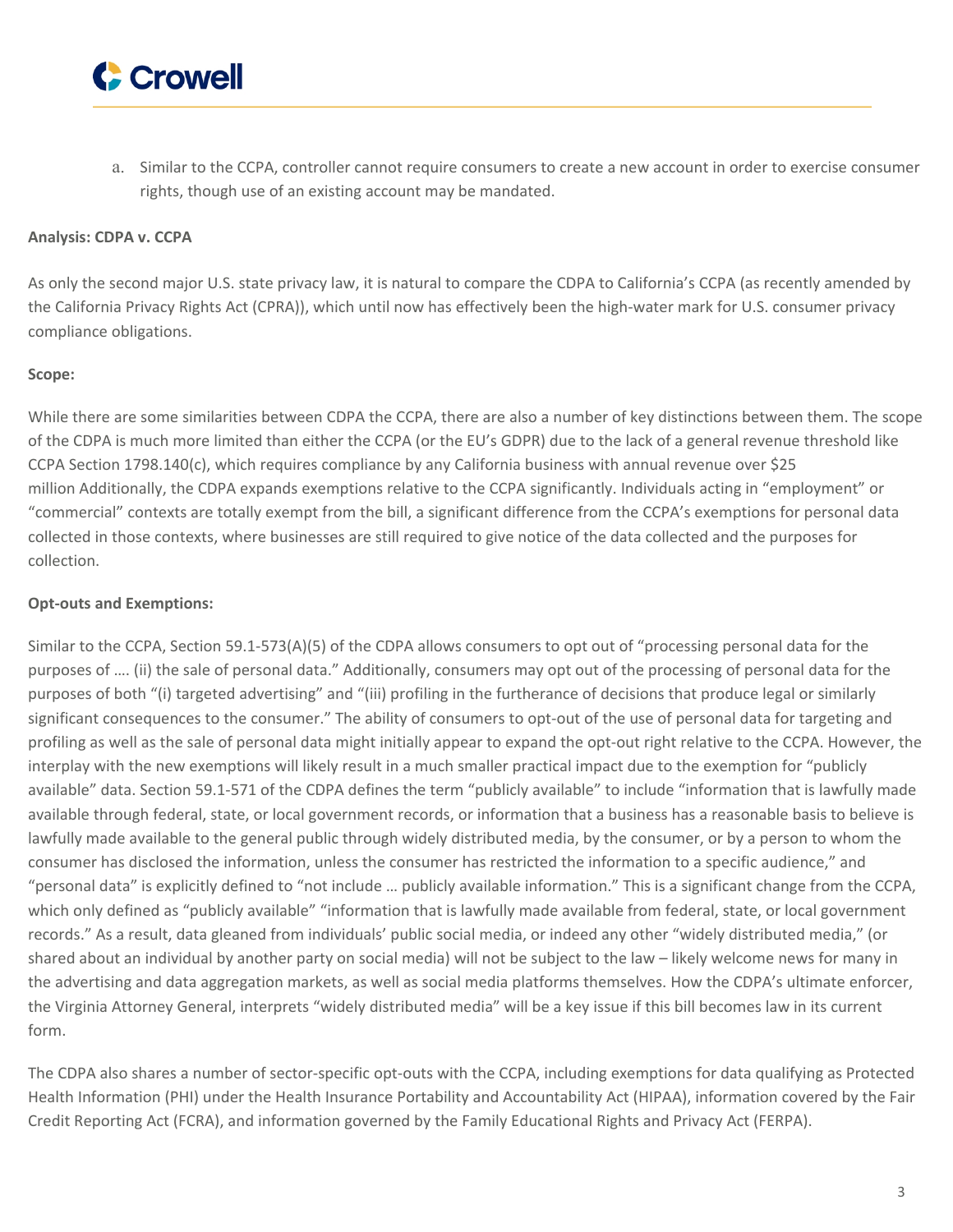

#### **Sensitive Data:**

In a notable similarity to the CCPA (as amended by the CPRA) and to Article 9 of the GDPR, the CDPA defines "sensitive personal data" separately from personal information in general. *"*Sensitive data" means a category of personal data that includes:

- 1. Personal data revealing racial or ethnic origin, religious beliefs, mental or physical health diagnosis, sexual orientation, or citizenship or immigration status;
- 2. The processing of genetic or biometric data for the purpose of uniquely identifying a natural person;
- 3. The personal data collected from a known child; or
- 4. Precise geolocation data.

While this category is not perfectly synonymous with either the CCPA or the GDPR, many of the items included are the same – including data about racial or ethnic origin, religious beliefs, sexual orientation. Also notable are the inclusions of both genetic or biometric data for identification purposes and precise geolocation data. Under the CDPA, controllers are required to obtain consumers' consent in order to process any "sensitive data" – and consent must be "a clear affirmative act signifying a consumer's freely given, specific, informed, and unambiguous agreement to process personal data relating to the consumer. Consent may include a written statement, including a statement written by electronic means, or any other unambiguous affirmative action." Critically for many businesses, this definition would not permit "implied consent" or "consent by continued use of a service" without an affirmative consumer choice. This provision will also bring Virginia into the growing number of U.S. jurisdictions that affirmatively regulate the use of biometric and/or genetic data for the purpose of identifying individuals.

#### **Enforcement:**

A critical difference between the CDPA and CCPA is the issue of a private right of action. The CCPA creates a duty for businesses to "implement and maintain reasonable security" for personal information collected about California residents with a corresponding civil cause of action should a Californian's data be exposed as a result of a business' failure to do so. The CDPA does not create any private right of action, and leaves enforcement solely in the hands of the Virginia Attorney General, who must first "provide a controller or processor 30 days' written notice" of any alleged current or past violation. The controller or processor may, within the 30 days' notice, provide the Attorney General an "express written statement that the alleged violations have been cured and that no further violations will occur" and if such a representation is made, no action will be brought against the controller or processor. The Attorney General may seek "damages for up to \$7,500 for each violation" of any continued breach of an express written statement so provided. The inclusion of a cure period and the lack of a private right of action together significantly reduce the exposure of businesses that will be subject to the CDPA.

#### **When does the law take effect?**

The CDPA will become effective on January 1, 2023. Notably, the CDPA will go into effect on the same day that the California Privacy Rights Act's (CPRA) changes to the CCPA go into force.

#### **Appendix: Key Definitions:**

"Authenticate" means verifying through reasonable means that the consumer, entitled to exercise his consumer rights in § 59.1-*573, is the same consumer exercising such consumer rights with respect to the personal data at issue.*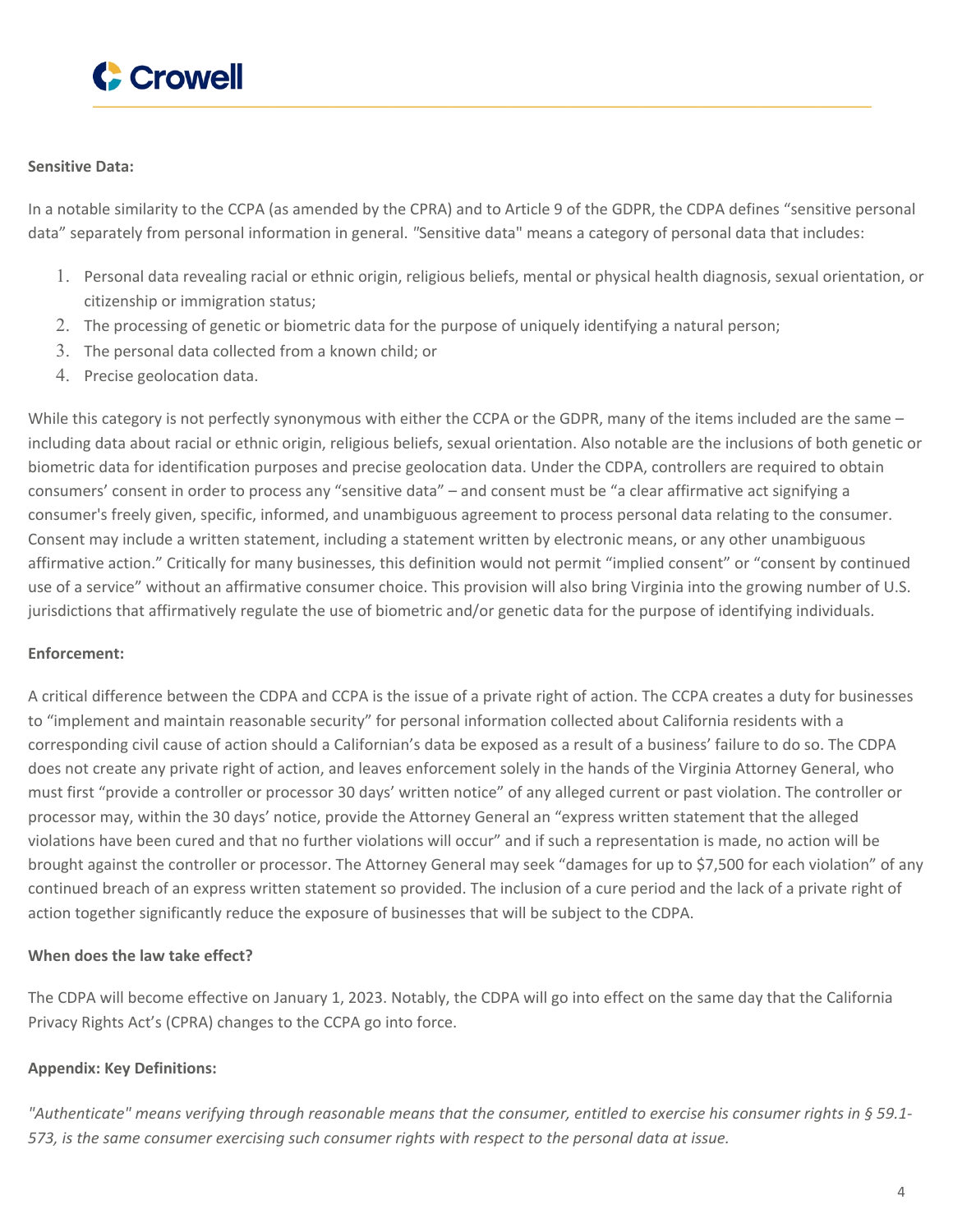

"Consent" means a clear affirmative act signifying a consumer's freely given, specific, informed, and unambiquous agreement to process personal data relating to the consumer. Consent may include a written statement, including a statement written by *electronic means, or any other unambiguous affirmative action.*

"Consumer" means a natural person who is a resident of the Commonwealth acting only in an individual or household context. It *does not include a natural person acting in a commercial or employment context.*

"Controller" means the natural or legal person that, alone or jointly with others, determines the purpose and means of processing *personal data.*

"Decisions that produce legal or similarly significant effects concerning a consumer" means a decision made by the controller that results in the provision or denial by the controller of financial and lending services, housing, insurance, education enrollment, criminal justice, employment opportunities, health care services, or access to basic necessities, such as food and water.

"Personal data" means any information that is linked or reasonably linkable to an identified or identifiable natural person. *"Personal data" does not include de-identified data or publicly available information.*

*"Processor" means a natural or legal entity that processes personal data on behalf of a controller.*

"Profiling" means any form of automated processing performed on personal data to evaluate, analyze, or predict personal aspects related to an identified or identifiable natural person's economic situation, health, personal preferences, interests, *reliability, behavior, location, or movements.*

"Publicly available information" means information that is lawfully made available through federal, state, or local government records, or information that a business has a reasonable basis to believe is lawfully made available to the general public through widely distributed media, by the consumer, or by a person to whom the consumer has disclosed the information, unless the *consumer has restricted the information to a specific audience.*

"Sale of personal data" means the exchange of personal data for monetary consideration by the controller to a third party. "Sale *of personal data" does not include:*

- 1. The disclosure of personal data to a processor that processes the personal data on behalf of the controller;
- 2. The disclosure of personal data to a third party for purposes of providing a product or service requested by the consumer;
- 3. *The disclosure or transfer of personal data to an affiliate of the controller;*
- 4. The disclosure of information that the consumer (i) intentionally made available to the general public via a channel of *mass media and (ii) did not restrict to a specific audience; or*

*"Sensitive data" means a category of personal data that includes:*

- 1. Personal data revealing racial or ethnic origin, religious beliefs, mental or physical health diagnosis, sexual orientation, or *citizenship or immigration status;*
- 2. *The processing of genetic or biometric data for the purpose of uniquely identifying a natural person;*
- 3. *The personal data collected from a known child; or*